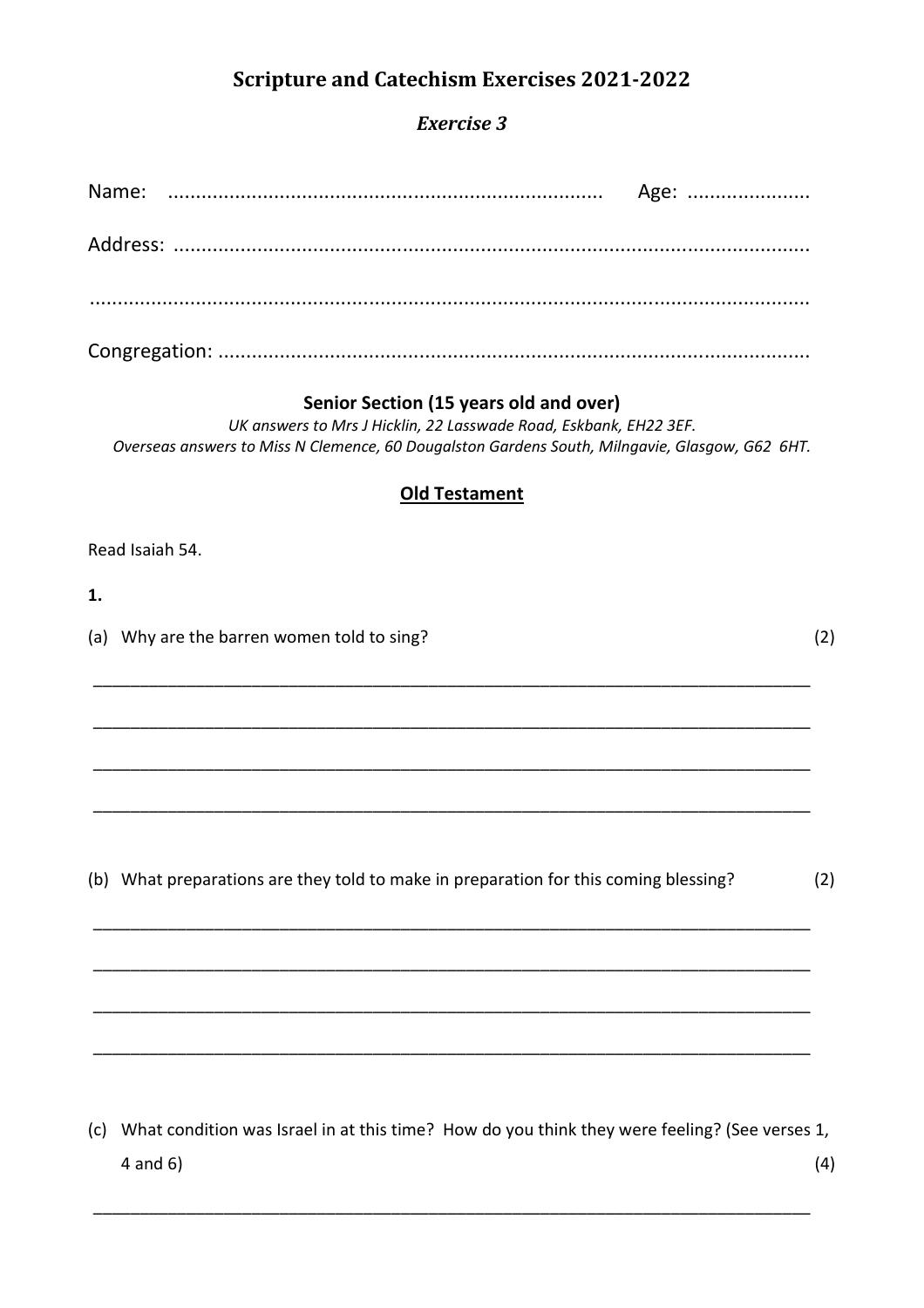(d) To whom were they to look for the provision promised here? What four titles does He give Himself in verse 5?  $(5)$ 

(e) Why is God promising them all these blessings? (See verses 8 and 9)

(f) Find and write out a verse where God promises:

(1) That His kindness will endure longer than the hills,

(2) That their children will have peace,

(3) That any attack on them will fail.

 $(9)$ 

 $(2)$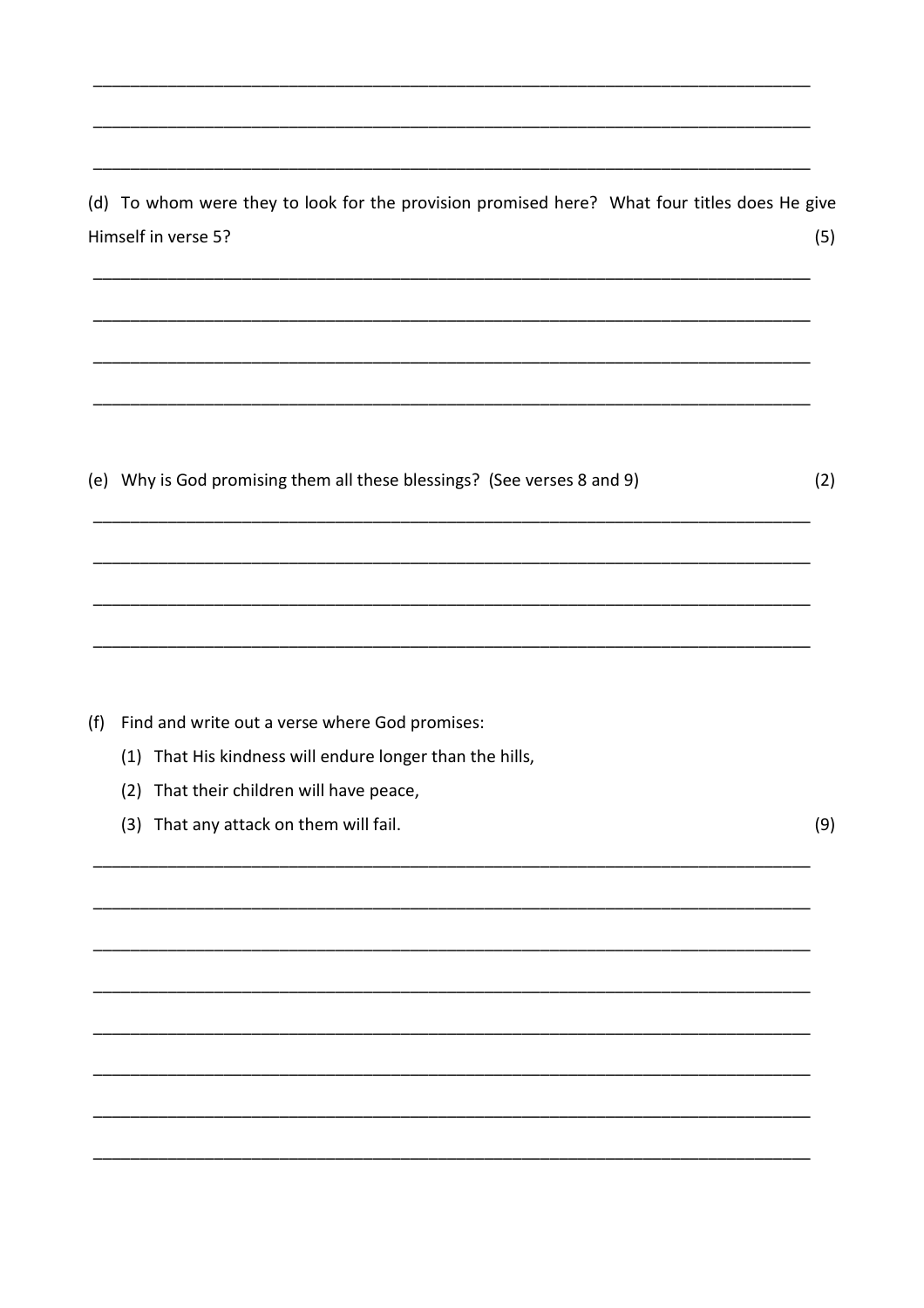| 2. | Look back at chapter 53. Who is the subject of this prophecy? What is the connection<br>between chapter 53 and the blessings promised in chapter 54? | (2) |
|----|------------------------------------------------------------------------------------------------------------------------------------------------------|-----|
|    |                                                                                                                                                      |     |
|    |                                                                                                                                                      |     |
|    |                                                                                                                                                      |     |
|    | <b>New Testament</b>                                                                                                                                 |     |
|    | Read Romans 12.                                                                                                                                      |     |
| 1. | What does Paul tell the Roman Christians to do in verse 1, as their reasonable service to<br>God?                                                    | (2) |
|    |                                                                                                                                                      |     |
|    |                                                                                                                                                      |     |
|    |                                                                                                                                                      |     |
|    | 2. What sin is Paul cautioning them about in verse 3?                                                                                                | (1) |
|    |                                                                                                                                                      |     |
|    |                                                                                                                                                      |     |
|    |                                                                                                                                                      |     |
|    |                                                                                                                                                      |     |
| 3. | Summarise in your own words what Paul is saying in verses 4-8.                                                                                       | (3) |
|    |                                                                                                                                                      |     |
|    |                                                                                                                                                      |     |
|    |                                                                                                                                                      |     |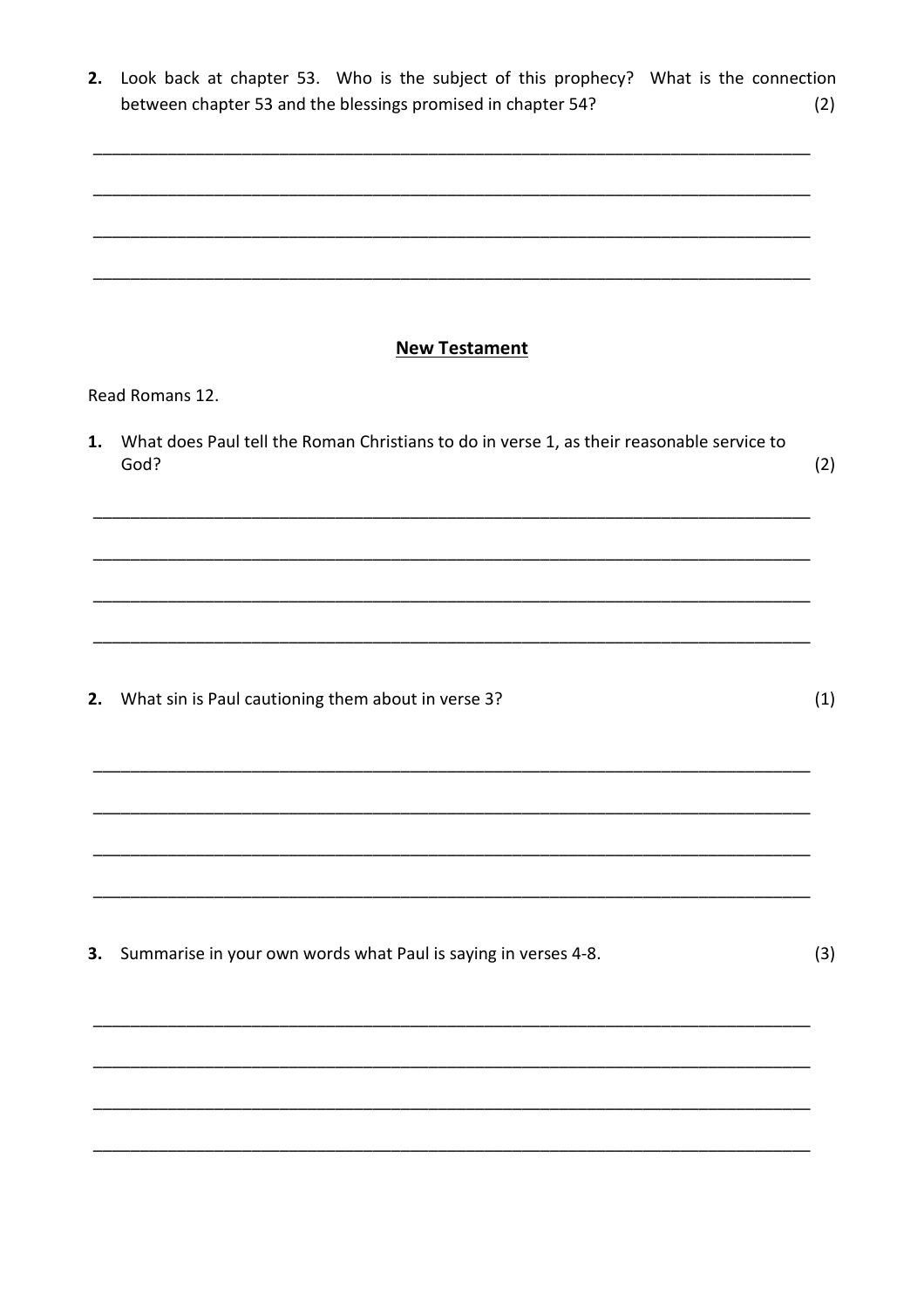|  |  |  |  |  | 4. Write down 10 Christian duties that Paul exhorts them to in verses 9-18. |
|--|--|--|--|--|-----------------------------------------------------------------------------|
|--|--|--|--|--|-----------------------------------------------------------------------------|

| 5. | Why are we not to seek revenge on people who hurt us?                  | (1) |
|----|------------------------------------------------------------------------|-----|
|    |                                                                        |     |
|    |                                                                        |     |
|    |                                                                        |     |
|    |                                                                        |     |
| 6. | How are we to respond to our enemies? What will be the result of this? | (2) |
|    |                                                                        |     |
|    |                                                                        |     |
|    |                                                                        |     |
|    |                                                                        |     |
|    |                                                                        |     |
|    |                                                                        |     |

### **Memory Exercise**

Learn by heart and write from memory the answer to Question 2 in the Shorter Catechism: What rule hath God given to direct us how we may glorify and enjoy Him?  $(3)$ 

 $(10)$